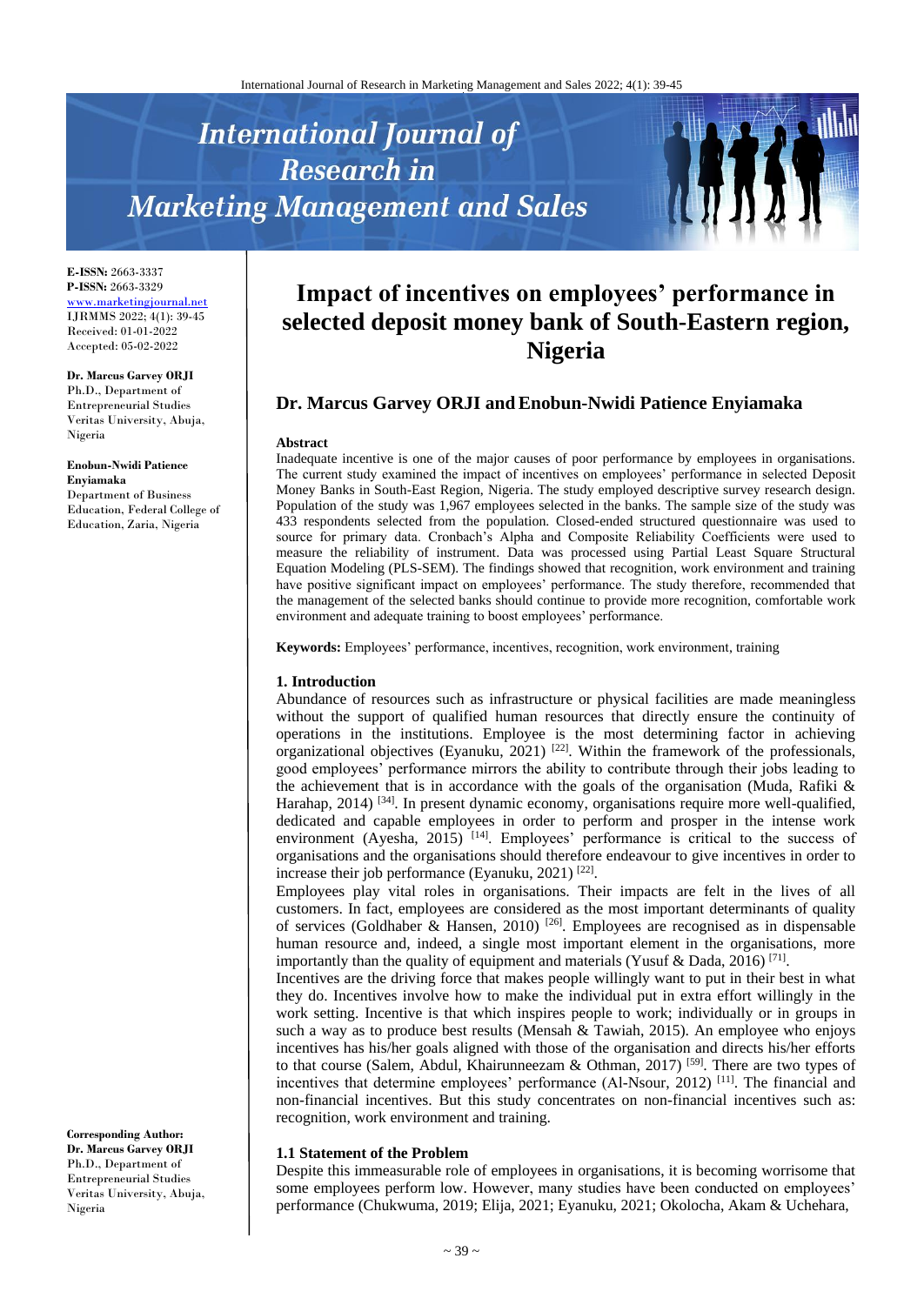2021 & Ramli, 2019)<sup>[20, 21, 22, 44, 54]</sup> it was found that some organisations in Nigerian still experiences situation of low performance by employees (Agba & Ocheni, 2017)<sup>[5]</sup>. Several factors have been suggested to explain why some employees perform low or high in organisations. Some of these factors that have been considered include; incentive (Calvin, 2017; Al-Belushi & Khan (2017; Ghaffari, Shah, Burgoyne, Nazri, & Salleh, 2017<sup>[17, 7, 25]</sup>. work environment (Afolabi, Abiola, Olaiya & Emeje, 2020; Agba & Ocheni, 2017; Vikas & Hitesh, 2016) [4, 5, 68, 20] . Training (Paul & Audu, 2019; Afaq, Sardar, Raja, Mohsin, & Moazzam, 2016; Falola, Osibanjo & Ojo, 2014)<sup>[51, 3, 45]</sup> recognition (Chukwuma, 2019; Ndungu, 2017; Richa & Amrinder,  $2015$ )  $^{[20, 41, 56]}$  among others. The study found that relationship between incentives and employees' performance is scanty especially in relation with employees' performance in the banks (Le & Chiou, 2015; Alfandi & Alkahsawneh, 2014; Abdullah & Wan, 2013)<sup>[31, 9, 2]</sup>. It is against this background that this study tends to examine the impact of incentives on employees' performance in banks in South-East Nigeria.

# **1.2 Research Questions**

The following are the research questions;

- i. To what extend does recognition impacts employees' performance?
- ii. To what extend does work environment impacts employees' performance?
- iii. To what extend does training impacts employees' performance?

# **1.3 Objectives of the Study**

The general objective of this study is to investigate the impact of incentives on employees' performance in banks in South-Eastern Nigeria. However, the specific objectives of this study are to:

- i. Determine the impact of recognition on employees' performance;
- ii. Examine the impact of work environment on employees' performance;
- iii. Determine the impact of training on employees' performance.

# **1.4 Research Hypotheses**

**H01:** Recognition has no significant impact on employees' performance.

**H02:** Work environment has no significant impact on employees' performance.

**H03:** Training has no significant impact on employees' performance.

# **2. Literature Review and Theoretical Framework 2.1 Concept of Employees' Performance**

Employees' performance is defined as the timely, effective, and efficient completion of mutually agreed-upon tasks by employees in accordance with the organization's policies and procedures (Vikas & Hitesh, 2016)<sup>[68]</sup>. Employees' performance in organisations has been studied by various researchers (e.g., Abba & Mugizi, 2018; Hamilton, 2019) [1, 27] , who have discovered that employees role include rendering quality services to customers in the organisations.

# **2.2 Concept of Incentives**

Incentives refer to any and all of the methods, both financial and non-financial, that organisations use to positively encourage employees in a way that increases their productivity rate and improves their overall performance (Salem  $et$   $al$ , 2017)  $[59]$ . In order to achieve the organisational goals, incentives are used to motivate employees to work more efficiently. Furthermore, the absence of appropriate incentives may have a negative impact on the hardworking employee's performance; it may also have a negative impact on their productivity at work, which reduces the likelihood of the organisation achieving its ambitious goals (Palmer, 2012). Incentive is a concept that encompasses both financial and moral values, and they serve as a focal point for a variety of activities in modern organizations and work environments (Alfandi & Alkahsawneh, 2014) $^{[9]}$ .

# **2.2.1. Recognition**

Recognition is the expression of gratitude, appreciation, or approval for positive accomplishments or behaviours on the part of an individual or a group (Alam, Saeed, Sahabuddin & Akter, 2013)  $[8]$ . Employee recognition, according to Nyakaro (2016)  $[43]$  is the act of recognizing or drawing special attention to the actions, efforts, behaviour, or performance of an employee. Recognition is the most widely used and powerful tool used to make employees perform to their full potential in organisations (Vikas & Hitesh, 2016; Sun, 2013) <sup>[68]</sup>. Thank you notes, pins, plaques, award ceremonies, gift vouchers, staff photographs in the organisation newsletter, and inclusion on the organisation's wall of fame are just a few examples of nonmonetary incentives that Vikas and Hitesh (2016) [68] identified as effective ways to express gratitude.

# **2.2.2 Work Environment**

The health and well-being of employees is the primary concern of the workplace environment. Work environment is a composition of three major sub-environments which include the technical environment, the human environment and the organisational environment (Yusuf & Metiboba, 2012)<sup>[72]</sup>. According to Ruchi and Surinder  $(2014)$ <sup>[57]</sup>, the work environment is defined as the physical, mental, and social environment in which employees collaborate and perform their jobs, with the results of their work being analyzed for improved effectiveness and increased performance. An attractive and supportive work environment can be defined as one that attracts individuals to an organization, encourages them to remain as employees, and provides them with the resources they need to perform their jobs effectively (Asigele, 2012)<sup>[13]</sup>.

# **2.2.3 Training**

The purpose of training is to develop the way of thinking, skills, analysis and resolve problems, thus resulting to optimum performance (Amir & Amen, 2013)<sup>[12]</sup>. Training is the organized way in which institutions provide development and enhance quality of new and existing academic staff (Nda & Fard, 2013)<sup>[39]</sup>. Training is viewed as a systematic approach of learning and development that improve individual, group and institution (Khawaja & Nadeem,  $2013$ ) <sup>[29]</sup>. Thus it is the series of activities embarked upon by organisations that leads to knowledge or skills acquisition for growing purposes, thereby contributing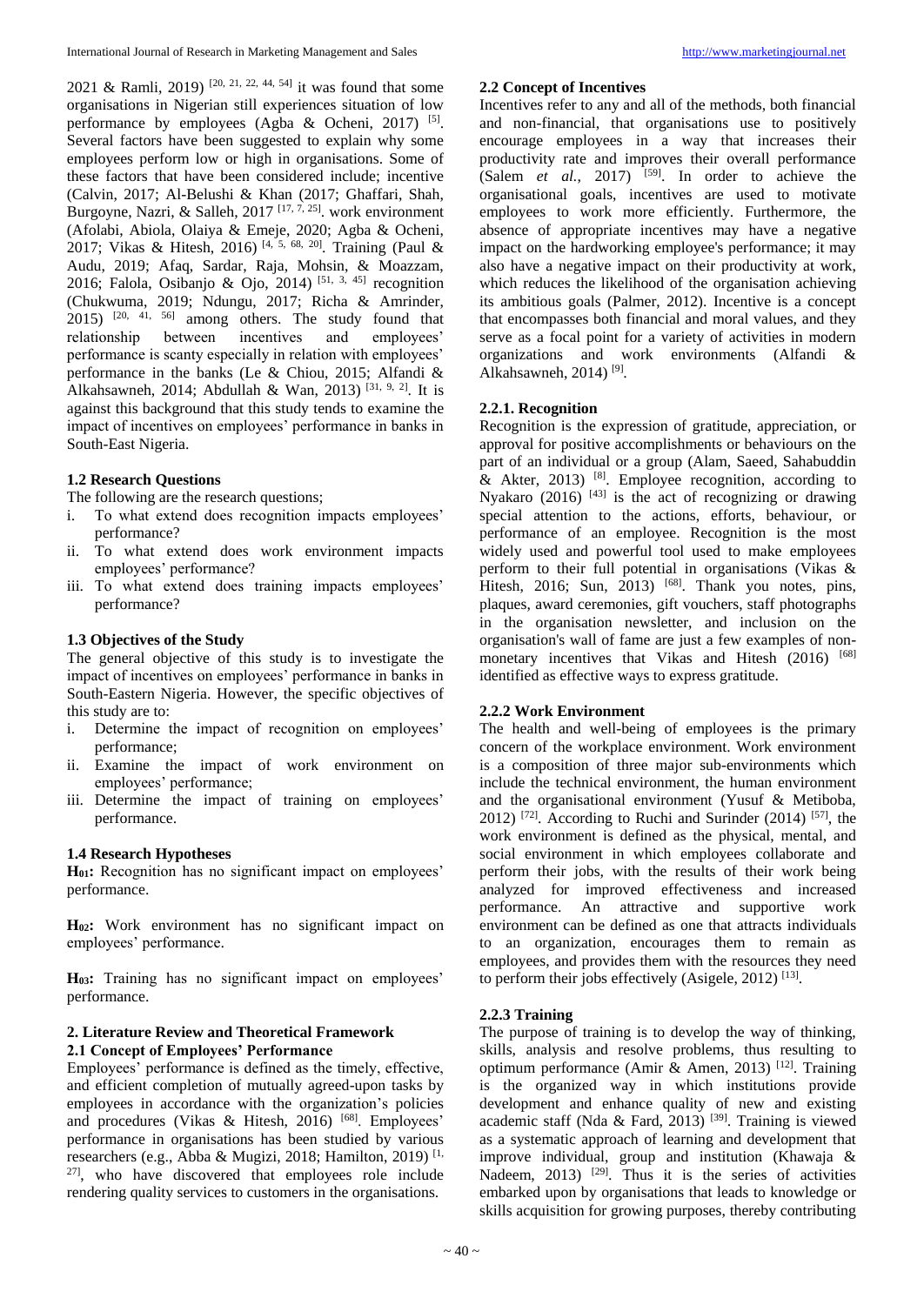to the well -being and performance of human capital, organisation, as well as the society at large.

#### **2.3 Empirical Review**

A lot of literatures have been reviewed from different studies on incentive related factors and employees' performance. for instance (Elijah, 2021; Rwothumio, Mbirithi, & Itolondo, 2021; Omar, Selo, & Rafie, 2020; Hamilton, 2019; Chukwuma, 2019; Afolabi, Abiola, Olaiya, & Emeje, 2020; Agba & Ocheni, 2017; Sulaiman, Abdisamad, Oluwatosin & Malik, 2020; Eyanuku, 2021, Okolocha, Akam & Uchehara, 2021; Thevanes & Jathurika, 2021; Lewis, Olowo, & Okotoni, 2020) [21, 58, 46, 27, 20,4, 5, 65, 22,  $44, 67, 32$ . However, the findings of the reviewed previous studies may not be generalized because of the scope and geographical factor. Thus, this study is unique and tends to contribute to knowledge by investigating the impact of incentives on employees' performance in banks in Eateern Nigeria

#### **2.4 Theoretical Framework of the Study**

This study is hinged on Vroom (1964) Expectancy Theory. It is because the Expectancy Theory highlights the impact of incentives on employee performance. Employees are more satisfied with their jobs when they are rewarded. Individuals' tastes influence the value of rewards. A good work environment and tangible recognition may be enough for some employees, while training opportunities to increase knowledge and skills may be sufficient for others.

#### **2.5 Research Model**



**Fig 1:** Research Model

The model in figure 1 represents the framework of the study. The independent variables are recognition, work environment and training predicting the dependent variable employees' performance.

#### **3. Research Methodology**

#### **3.1 Research Design**

This present study employed quantitative research approach to assess the impact of incentives on employees' performance. The unit of analysis of this study is the bankers (managers, cashiers, accountants, heads of units). The population of the study is 1,967, which is the total number of employees in the selected Deposit Money Banks in South Eastern Nigeria. The sample size of the study was 443 respondents selected from the population. The primary data was sourced through the issuance of close ended structured questionnaire to the respondents by hand. The questionnaire was designed with 5 point likert scales and 47 items. Cronbach Alpha Coefficient and Composite Reliability Coefficients were used to examine the reliability of the instruments used. Data were analysed using descriptive statistics and multiple regression as can be seen from the tables.

#### **3.2 Descriptive Statistics**

The descriptive statistics showing the number of returned and usable copies of questionnaire, the mean and standard deviation are represented in table 1.

**Table 1:** Descriptive Statistics

|                        | N   | Mean | <b>Std. Deviation</b> |
|------------------------|-----|------|-----------------------|
| Training               | 433 | 2.80 | 0.74                  |
| Recognition            | 433 | 3.93 | 0.55                  |
| Work environment       | 433 | 3.58 | 0.66                  |
| Employees' performance | 433 | 3.33 |                       |

The descriptive statistics for employees' performance, training, recognition and work environment are in table 1. All these variables were measured using a five-point Likert scale. From the table a mean of 2.80 and standard deviation of 0.74 were recorded for training and this is above the average (2.5) of the Likert scale used in the study. Also, a mean of 3.93 and standard deviation of 0.55 were recorded for recognition which is also higher than the average. This is an indication that the employees are having high concern for the recognition provided by the banks. For work environment, a mean of 3.58 and standard deviation of 0.66 were recorded. This is above the average and this implies employees are developing high concern for the environment they work. In the study, a mean and standard deviation of 3.33 and 0.63 respectively were recorded for employees' performance. This means that the employees are perceiving their performance to be high.

#### **3.3 Test of Hypotheses**

Here, the hypotheses were tested to determine the direct impact of training, recognition, work environment and job satisfaction on employees' performance. This will help test  $H<sub>01</sub>, H<sub>02</sub>, H<sub>03</sub> Thus, Table 2 is presented.$ 

| Table 2: Direct path coefficient |  |  |  |
|----------------------------------|--|--|--|
|----------------------------------|--|--|--|

|                | HypothesesRelationshipBetaStd. DevT StatisticsRalueDecision |       |            | <b>P</b> - |                |
|----------------|-------------------------------------------------------------|-------|------------|------------|----------------|
| $H_1$          | $RE \rightarrow ASP$ 0.101                                  | 0.044 | $2.330**$  |            | 0.020 Rejected |
| H <sub>2</sub> | $WE - > ASP$ 0.244                                          | 0.063 | $3.901***$ |            | 0.000 Rejected |
| $H_3$          | $TR \rightarrow ASP$ 0.100                                  | 0.035 | $2.851***$ |            | 0.004 Rejected |
|                | *** $p < 0.01$ ; ** $p < 0.05$ ; * $p < 0.1$                |       |            |            |                |

From Table 2, it can be deduced that recognition has a positive significant effect on employees' performance (Beta  $= 0.101$ , t-value  $= 2.330$  and P value  $= 0.020$  at 0.05 significant level. This means a unit change in recognition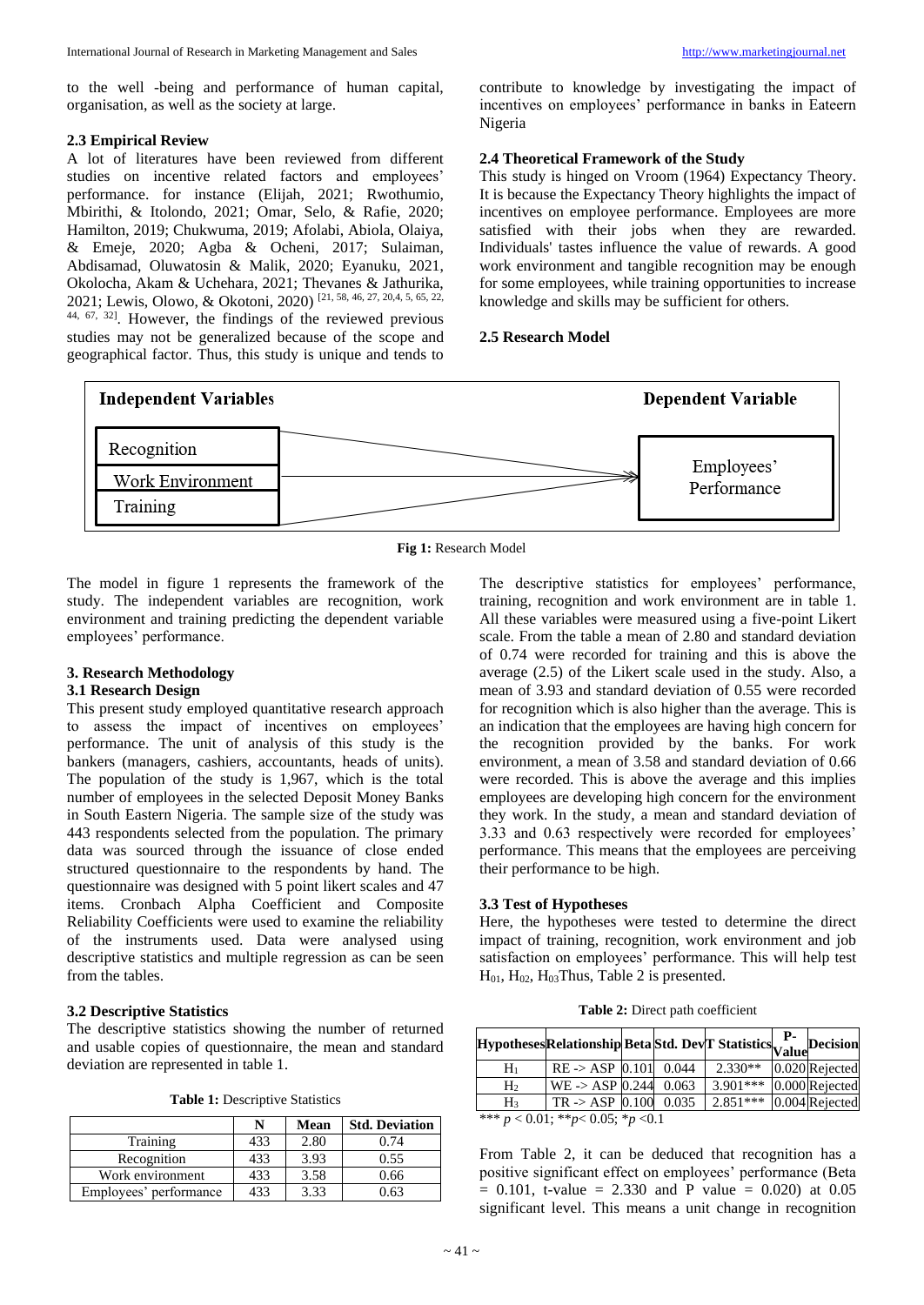will lead to 10.1% change in employees' performance. As a result, hypothesis one that states that recognition has no significant impact on employees' performance is rejected. Similarly, work environment has positive significant effect on employees' performance (Beta =  $0.244$ , t-value = 3.901 and P value  $= 0.000$  at 0.01 significant level. This means that as work environment increases by one unit, employees' performance increases by 24.4%. Thus, our second null hypothesis that states that work environment has no significant effect on employees' performance is also rejected. Also, training was discovered to have positive significant effect on employees' performance (Beta  $= 0.100$ , t-value =  $2.851$  and P value = 0.004) at 0.01 significant level. This implies that a unit change in training leads to 10% change in employees' performance.

#### **3.3.1 Coefficient of Determination**

The R-square  $(R^2)$  is the measure of the predictive accuracy of a model, which is calculated as the squared correlation between the endogenous (dependent variable) construct's actual and predicted value (Hair *et al.*, 2013). The *R <sup>2</sup>* value of the endogenous variable is presented in Table 3. Chin (1998) <sup>[18]</sup> proposed that  $R^2$  values of 0.67, 0.33, and 0.19, to be considered as substantial, moderate, and weak respectively in the PLS-SEM modeling.

**Table 3:** Coefficient of determination

| <b>Construct</b>       | R Square $(R^2)$ |
|------------------------|------------------|
| Employees' performance |                  |

Going by the result presented in table 3, it can be seen that the r square value stood at 0.319 which implies that 31.9% variation in employees' performance is explained by recognition, work environment and training while the remaining 68.1% is explained by other factors not included in this model. Going by the provision Chin  $(1998)$ <sup>[18]</sup>, the r square can be considered weak.

# **3.3.2 Discussion of Findings**

Employee recognition was discovered to have positive significant effect on employees' performance. Going by the result, staff are highly sensitive to their recognition by the employers. The banks nowadays should consider recognition as a motivating tool for employees' performance. Going by position of expectancy theory, staff recognition constitutes a factor capable of boosting employees' performance. This might be responsible for the positive impact recognition has on employees' performance. Thus, as staff continue to develop positive perceptions toward their recognition by the employers, performance will continue to increase. This finding is consistent with the findings of (Chukwuma, 2019; Ndungu, 2017; Alam *et al*., 2013; Richa & Amrinder, 2015)<sup>[20, 41, 8, 56]</sup>.

Work environment has positive significant effect on employees' performance. The more employees in these banks develop positive perceptions toward the work environment, the more their performance increase. Most banks seek to improve the standard of their products and to do this, a favourable working environment like adequate security, staff involvement in decision making, and good relationship with staff and employers are needed. This might be responsible for work environment having positive effect on employees' performance. This finding supports the study of (Afolabi *et al*., 2020; Nasidi *et al*., 2019; Naharuddin & Sadegi, 2013; Nanzushi, 2015; Agba & Ocheni, 2017; Oyewole *et al.*, 2019)<sup>[4, 38, 36, 37, 5, 49]. In addition, the study</sup> findings support the Two Factor Theory which points out that the environment in which the job is performed motivates the staff to perform better.

Based on the findings of this study, employees are also seen to be developing positive perceptions toward training provisions of the banks. Training was found to have positive significant effect on employees' performance. This implies that training enables the employees; acquire more skills and knowledge to carry out their tasks, improve their problem solving skills, improve their ways of thinking and analyzing, improve their decision making skills, ensures growth and development, maximizes their potentials and make them to work effectively and efficiently, thus making it imperative for employees to continually improve on their performances. This finding is consistent with the findings of (Elijah, 2021; Rwothumio *et al*., 2021; Sulaiman *et al*., 2020; Paul & Audu, 2019; Olokundun *et al.*, 2018; Bibi *et al.*, 2018; Afaq, *et al*., 2016) [21, 58, 65, 51, 45, 16, 3] as the authors found positive significant effect of training on staff performance.

#### **4. Conclusions**

The study examined the impact of recognition, work environment and training on employees' performance. Based on the findings, the study concludes that recognition, work environment, and training have positive significant impact on employees' performance. The better the recognition, work environment and training the more it will increase the employees' job performance.

# **4.1 Theoretical Contribution**

Theoretically, a comprehensive review of literature on incentives and employees' performance mainly adopted different theories (like theory of Herzberg, 1966; McClelland, 1962; Skinner, 1953). Expectancy Theory was employed in this study to analyse the impact of incentives on employees' performance. This is because Expectancy Theory emphasizes on the importance of incentives on employees' performance. Incentives are means of achieving targeted performance levels. The value of incentives depends on individual employees preferences.

# **4.2 Practical Contribution**

Based on its empirical findings, the study has made several contributions to the body of knowledge, particularly in the literature concerns with training, work environment, recognition and employee performance. Also, a lot of studies have tried to answer the question on what motivates employees to perform low or high in organisations. Among these studies, recognition, work environment and training were found to have most predictors of employees' performance.

#### **4.3 Limitations of the Study**

Data was collected from employees of the selected banks in South-Eastern Nigeria. As a result, the findings of the study may not be extended beyond the employees of this region.

Only questionnaires were utilized as the method of data collection. Therefore, it might be difficult to win voluntary cooperation of the respondents as it constitutes a major determinant of the accuracy of the feedback. This is however beyond the researcher's ability to ascertain.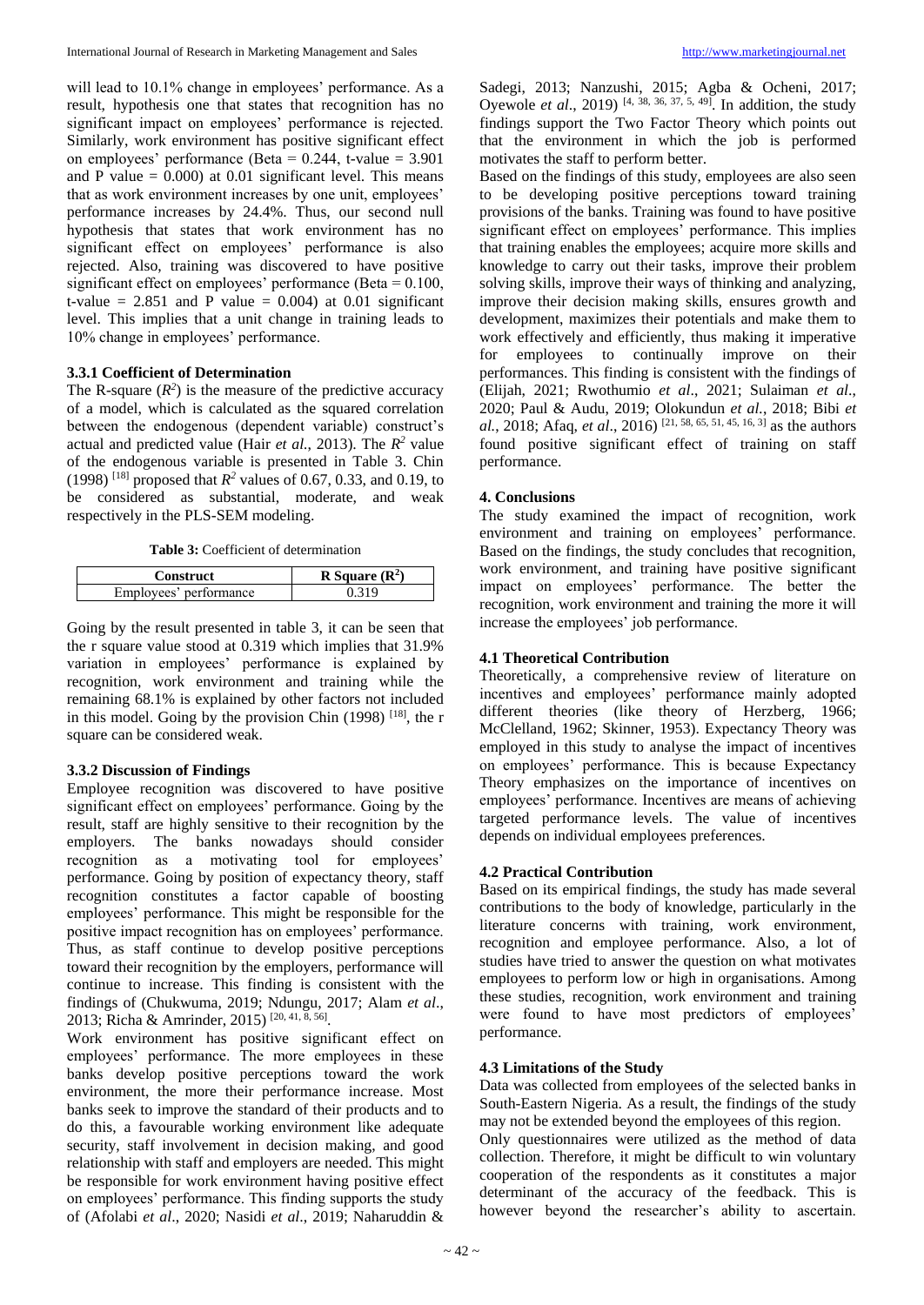Insecurity in the Eastern Nigeria was another factor that limited data collection in some banks. Also, finance is another constraint in this study. High cost in subscribing for data, printing and photocopying of documents affected the researcher in carrying out this study.

#### **5. Recommendations**

Based on the findings of the study, the following recommendations are made:

- 1. The management of the banks should provide the employees with more recognition. Employees should be allowed to participate in decision making so that they feel that their opinions are important for development of the banks, and rewards should be provided equitably for performance.
- 2. The management of the banks should also ensure that the work environment is comfortable enough by providing such resources as; good relationship with the staff, clear and non-contradictory policies and procedures, enough authority to perform duties, adequate and timely communication and condusive environment were honesty and openness are valued.to support the employees.
- 3. The banks should improve the skills of its employees frequently by providing adequate training programs (workshop and in-service programs) targeted at the employees training requirements. This will help improve their abilities and ultimately increase their performance. It is further recommended that appropriate training methods should be applied at the right time.

#### **5.1 Suggestions for Further Study**

This study could be replicated by covering a larger geographical area, so that generalizations can be made. The study could be replicated in other sectors of the economy other than bank. Finally, the research model was able to explain 31.9% of the total variance in employees' performance, which means there are other latent variables that could significantly explain the variance in employees' performance. In other words, the remaining 68.1% of the variance for employees' performance could be explained by other factors such as communication, job security, interpersonal relationship, leadership style among others.

# **6. References**

- 1. Abba HD, Mugizi W. Performance of academic staff in polytechnics: an analysis performance levels in North West geo–political zone of Nigeria. Arts. Humanities. J. 2018;2(3):198-203.
- 2. Abdullah AA, Wan HL. Relationships of non-monetary incentives, job satisfaction and employee job performance. International Review of Management and Business Research. 2013;2(4):1085-1095.
- 3. Afaq AK, Sardar OBHA, Raja MW, Mohsin A, Moazzam I. Impact of training and development of employees on employee performance through job satisfaction: A study of telecom sector of Pakistan. Business Management and Strategy. 2016;7(1):29-46.
- 4. Afolabi OM, Abiola BI, Olaiya AL, Emeje SO. Impact of Work Environment on Employees' Performance in Federal Polytechnic, Offa, Kwara State, Nigeria. KIU Journal of Social Sciences. 2020;6(1):217-222.
- 5. Agba MS, Ocheni SI. An empirical study of the effects

of work environment (electric power supply) on job performance of academic staff in Nigerian public and private universities. Higher Education of Social Science. 2017;12(1):11-20.

- 6. Ahmad MAA, Jameel AS. Factors affecting on job satisfaction among academic staff. Polytechnic Journal, 2018, 8(2).
- 7. Al-Belushi F, Khan FR. Impact of monetary incentives on employee's motivation: Shinas college of technology, oman: A case study. International Journal of Management, Innovation & Entrepreneurial Research, 2017. EISSN, 2395-7662.
- 8. Alam S, Saeed AS, Sahabuddin MD, Akter S. Relationship between employee recognition and employee contribution in service industry. Ernational Journal of Business and Marketing Management.  $2013;1(1):1-8.$
- 9. Alfandi AM, Alkahsawneh MS. The role of the incentives and reward system in enhancing employee's performance. A case of Jordanian Travel and Tourism Institutions. International Journal of Academic Research in Business and Social Sciences. 2014;4(4):326-341.
- 10. Alhassan NU, Aede HM. A professional competence for technical and vocational education training teachers at technical colleges in Niger State, Nigeria. Asia Proceedings of Social Sciences. 2020;6(1):49-52.
- 11. Al-Nsour M. Relationship between incentives and organizational performance for employees in the Jordanian Universities. International Journal of Business and Management. 2012;7(1):78-89.
- 12. Amir E, Amen I. The effect of training on employee performance. European Journal of Business and Management. 2013;5(4):137-147.
- 13. Asigele O. The Effect of Working Environment on Workers Performance: The Case of Reproductive and Child Health Care Providers in Tarime District. Master of Public Health Dissertation. Muhimbili University of Health and Allied Sciences, 2012.
- 14. Ayesha BS. Employee motivation and its most influential factors: A study on the telecommunication industry in Bangladesh. World Journal of Social Sciences. 2015;5(1):79-92.
- 15. Baron RM, Kenny DA. The moderator-mediator variable dinstiction in social psychology research: Conceptual, strategic and statistical considerations. A journal of Personality and Social Psychology. 1986;51:1173-1182.
- 16. Bibi P, Ahmad A, Majid AHA. The impact of training and development and supervisor support on employees retention in academic institutions: The moderating role of work environment. Gadjah Mada International Journal of Business. 2018;20(1):113-131.
- 17. Calvin OY. The impact of remuneration on employees' performance: A study of Abdul Gusau Polytechnic, Talata-Mafara and State College of Education Maru, Zamfara State. Nigerian Chapter of Arabian Journal of Business and Management Review. 2017;62(139):1-10.
- 18. Chin WW. The partial least squares approach to structural equation modeling. Modern methods for business research. 1998;295(2):295-336.
- 19. Christopher M, Khann IK. Impact of work environment on performance of employees in manufacturing sector in India: International Journal of Science and Research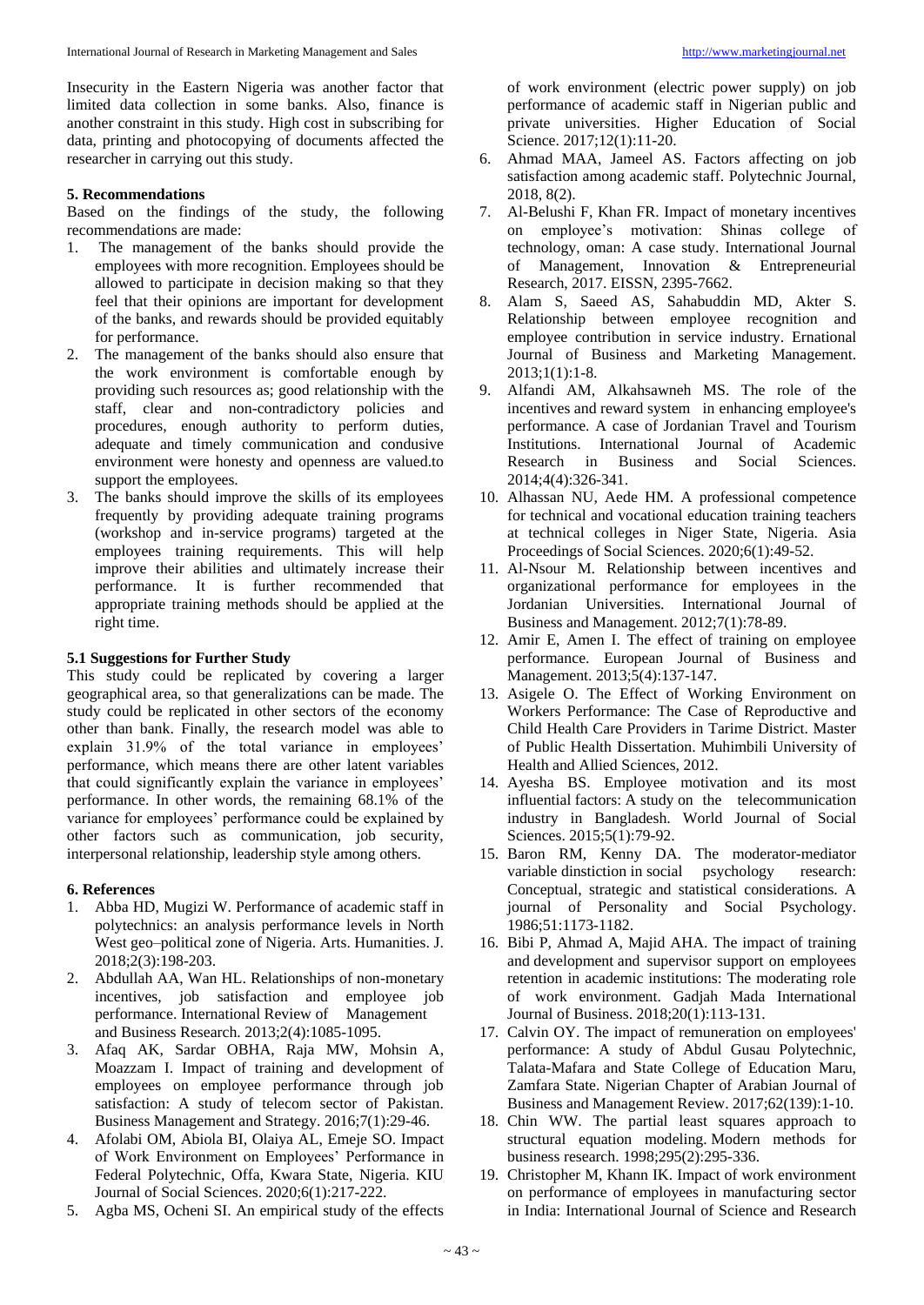- 20. Chukwuma NN. Open recognition and employees' performance of selected public secondary schools in Port Harcourt, Rivers State, Nigeria. Multi-disciplinary journal of research and development perspectives, 2019, 8(2).
- 21. Elijah OZ. Effect of employees' training on performance of academic staff of some selected tertiary institutions in Nasarawa State, 2021.
- 22. Eyanuku JP. Impacts of Job Satisfaction on Employees' performance in Lagos State University Teaching Hospital (Lasuth). Hallmark university, 2021, 205.
- 23. Falola HO, Osibanjo AO, Ojo SI. Effectiveness of training and development on employees' performance and organisation competitiveness in the Nigerian banking industry. Bulletin of the Transilvania University of Braşov Series V: Economic Sciences. 2014;7(1):162-170.
- 24. Ferit O. Mediating effect of job satisfaction in the relationship between psychological empowerment and job performance. Theoretical and Applied Economics. 2015;3(604):111-136.
- 25. Ghaffari S, Shah I, Burgoyne J, Nazri M, Salleh J. The influence of motivation on job performance: A case study at Universiti Teknoligi Malaysia. Sara Ghaffari, Dr. Ishak Mad Shah, Dr. John Burgoyne, Dr. Mohammad Nazri, Jalal Rezk Salleh., The Influence of Motivation on Job Performance: A Case Study at Universiti Teknologi Malaysia. Aust. J. Basic & Appl. Sci. 2017;11(4):92-99.
- 26. Goldhaber D, Hansen M. Is it just a bad class? Assessing the stability of measured teacher performance. CEDR Working Paper 2010 -3. University of Washington, Seattle, WA, 2010.
- 27. Hamilton JE. Cash or kudos: Addressing the effortreward imbalance for academic employees. International Journal of Stress Management. 2019;26(2):193.
- 28. Iyabo L. Kaduna Teachers as a Metaphor of Fallen Education System. 2017. Retrieved at; https://guardian.ng/features/kaduna-teachers-as-ametaphor-of-fallen-education-system/ Date accessed, 28/10/18
- 29. Khawaja J, Nadeem AB. Training and development program and its benefits to employee and organization: A conceptual study. European Journal of Business and Management. 2013;5(2):243-252.
- 30. Kyko OC. Instrumentation: Know Yourself and Others. New York: Longman. 2005.
- 31. Le TTT, Chiou SJH. Factors affecting employee performance–evidence from Petrovietnam Engineering Consultancy JSC, 2015, 91202
- 32. Lewis MB, Olowo BF, Okotoni CA. Job satisfaction and interpersonal relation: A determinant of job performance of academic staff of colleges of education in Lagos State, Nigeria. International Journal of Indonesian Education and Teaching (IJIET). 2020;4(2):316-331.
- 33. Mteteleka SP. Job Satisfaction on Employees' Performance at Ifakara Health Institute, Tanzania. Being a Dissertation Submitted to School of Public Administration and Management (SOPAM) in Partial Fulfillment of the Requirements for Award of the Masters of Public Administration (MPA) of Mzumbe

University (MU)-Tanzania, 2016.

- 34. Muda I, Rafiki A, Harahap MR. Factors influencing employees' performance. International Journal of Business and Social Science. 2014;5(2):73-80.
- 35. Mushemeza ED. Opportunities and Challenges of Academic Staff in Higher Education in Africa. International Journal of Higher Education. 2016;5(3):236-246.
- 36. Naharuddin NM, Sadegi M. Factors of workplace environment that affect employee's performance: A case Study of Miyazu Malaysia. International Journal of Independent Research and Studies. 2013;2(2):66-78.
- 37. Nanzushi C. The Effect of Workplace Environment on Employee Performance in the Mobile Telecommunication Firms in Nairobi City County. A Research Project Submitted in Partial Fulfillment of the Requirements for the Award of The Degree of Master of Business Administration University of Nairobi, 2015.
- 38. Nasidi Y, Makera AU, Kamaruddeen AM, Jemaku IM. Assessing the impact of work environment on employee engagement among non-academic staff of the University. SEISENSE Journal of Management. 2019;2(1):57-68.
- 39. Nda MM, Fard RY. The impact of employee training and development on employee productivity. Global Journal of Commerce and Management Perspective. 2013;2(6):91-93.
- 40. Ndulue TI, Ekechukwu HC. Impact of job satisfaction on employee's performance: A study of Nigerian breweries plc Kaduna State branch, Nigeria. Kuwait Chapter of Arabian Journal of Business and Management Review. 2016;5(11):13-23.
- 41. Ndungu DN. The effects of rewards and recognition on employee performance in public educational institutions: A case of Kenyatta University, Kenya. Global Journal of Management and Business Research: Administration and Management. 2017;17(1):1-27.
- 42. Neda SS, Mojtaba P. Mediating role of job satisfaction in the relationship between motivation, perceived support, training and perceived commitment. Journal of Research & Health Social Development & Health Promotion Research Center. 2018;8(1):3-11.
- 43. Nyakaro MR. Effect of recognition on work commitment by non-teaching staff in public university in Kenya. Online Journal of Social Sciences Research. 2016;5:47-56.
- 44. Okolocha CB, Akam GU, Uchehara FO. Effect of Job Satisfaction on Job Performance of University Lecturers in South-East, Nigeria. International Journal of Management Studies and Social Science Research. 2020.
- 45. Olokundun M, Falola H, Salau O, Peter F, Borishade T. Data set on the effect of training and development on creativity of academic staff in a selected Nigerian university. Data in brief. 2018;18:399-403.
- 46. Omar MS, Selo SA, Rafie N. Factors Affecting Job Performance among Polytechnic Academic Staff. Asian Journal of Research in Business and Management. 2020;2(3):48-55.
- 47. Orebiyi AO, Adesina IK, Obalanlege A. Relationship between employees' recognition of contribution and job satisfaction: A study of secondary school teachers in Kogi State, Nigeria. Global Journal of Social